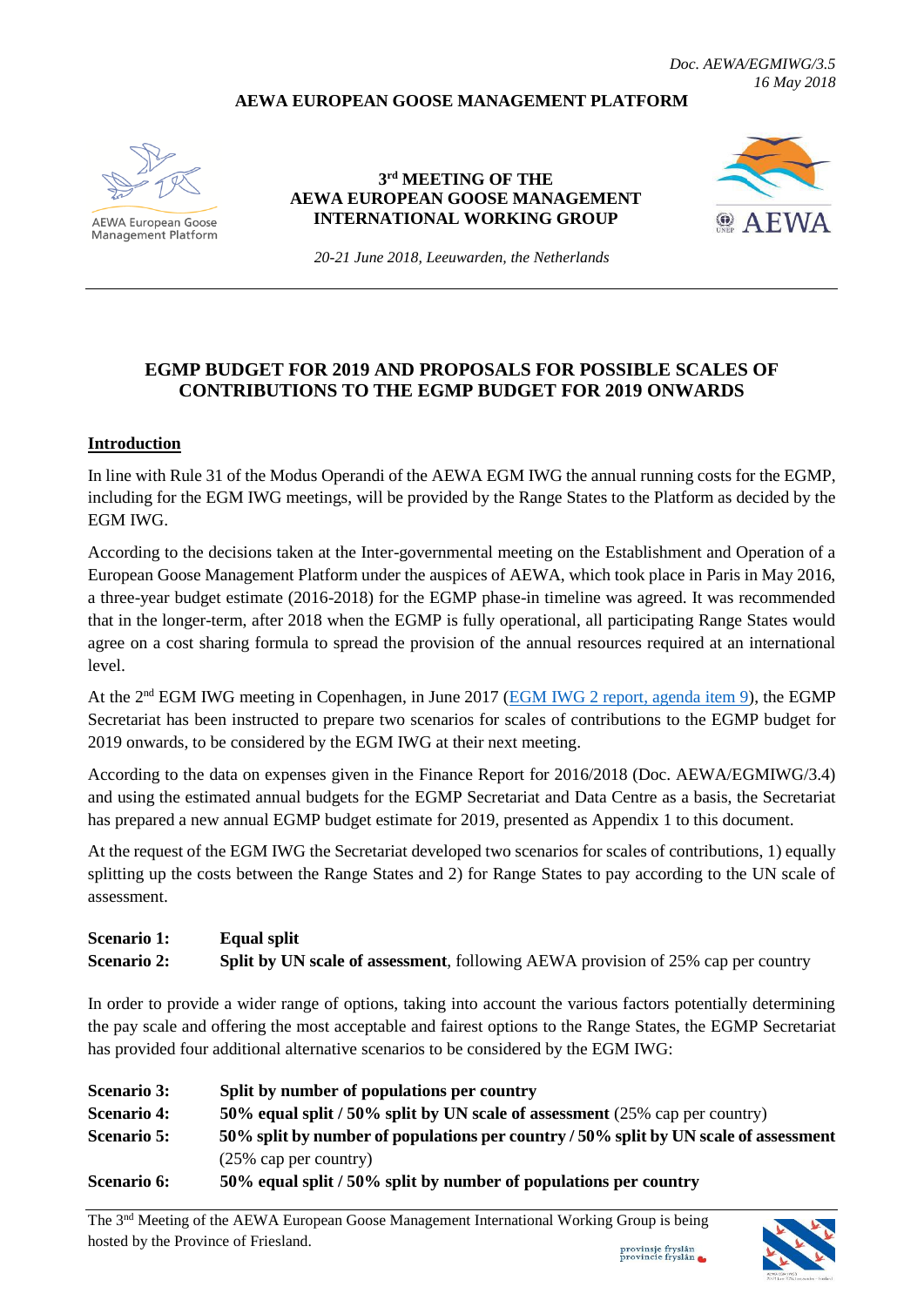The EGMP Secretariat circulated two consultation drafts (first draft in January 2018 and second draft in March 2018) on the proposed scenarios for scales of contributions to the EGMP budget for 2019 onwards to the EGM IWG for comments. Feedback on these drafts was provided by 10 out of 16 Range States. Based on the diverse feedback provided by Range States, a preferred scenario could not be identified. However, Scenario 1, Scenario 2, Scenario 3 and Scenario 5 were amongst the preferred options. In general, it was noted that certain Range States would have difficulties in making long-term commitments and providing regular annual contributions towards the EGMP budget, due to internal national policies. In addition, one Range State indicated that no cost-sharing arrangement could be supported, but instead, contributions could only be provided on voluntary basis and depending on the particular fiscal situation at the given time.

It should be noted that without sufficient resources, the EGMP Secretariat and Data Centre will not be able to operate to full capacity and deliver on the decisions and actions agreed by the EGM IWG. Hence, the EGM IWG is requested to consider the possible implications of its decisions on the budget and the level of continuity of contributions of the Range States, keeping in mind the long-term running of the EGMP.

The proposed EGMP budget estimate for 2019 and the scenarios for possible scales of contribution, are provided in Appendix 1 and Appendix 2 of this document.

## **Action requested from the EGM IWG:**

- Review and adopt the proposed EGMP budget for 2019 (Appendix 1);
- Review and agree on a scenario for the scales of contributions to the EGMP budget for 2019 onwards (Appendix 2) or an alternative option to keep the EGMP running.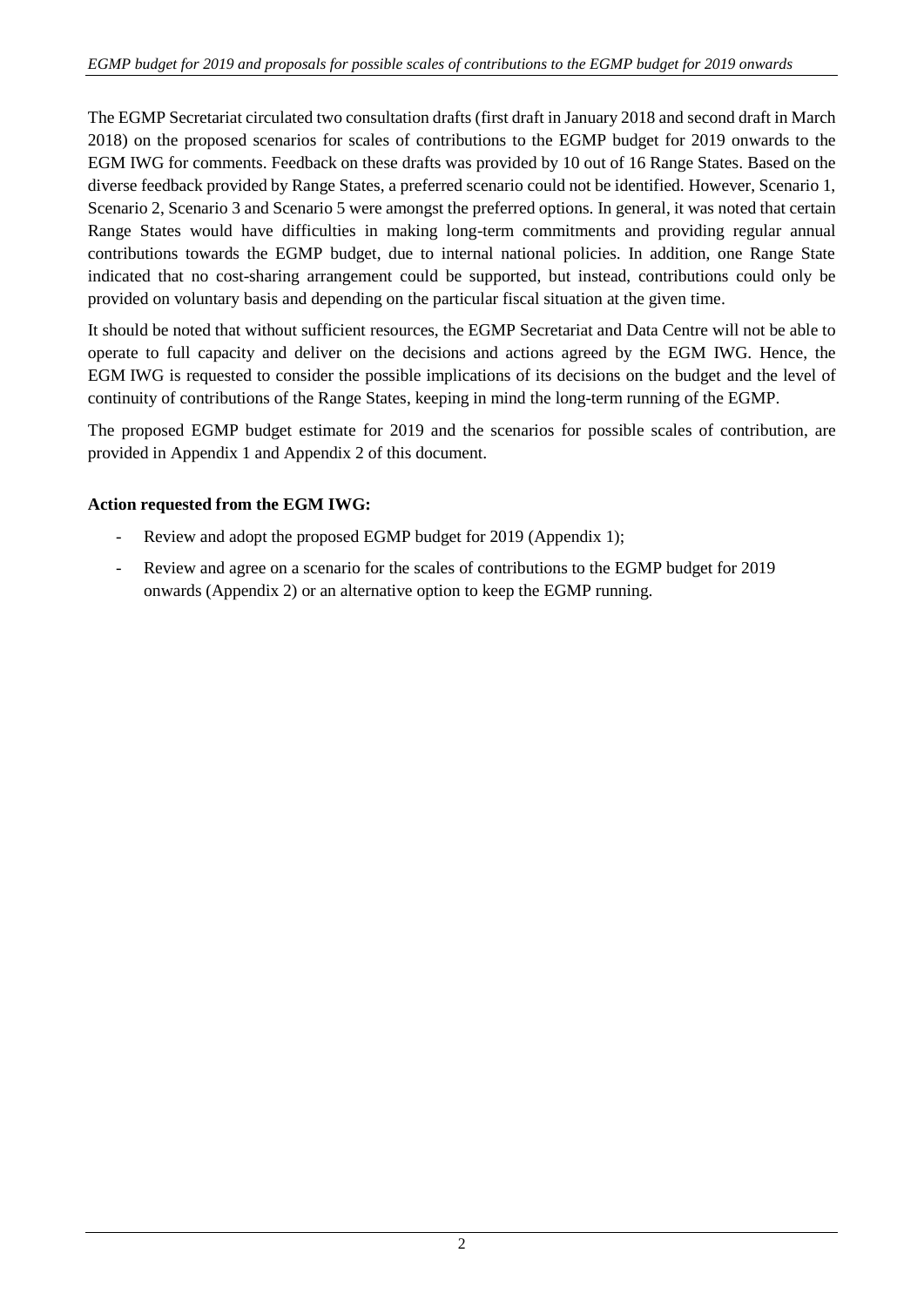### **Appendix 1: Budget estimate for the EGMP for 2019**

The budget estimate presented in Table 1 has been calculated on the basis of the three-year budget estimate (2016-2018) for the EGMP phase-in (as agreed in Paris in May 2016) and the financial report for 2016/2018 (Doc. AEWA/EGMIWG/3.4), which outlines the funding needs and expenses for the EGMP Secretariat and Data Centre in 2016-2018.

The annual EGMP budget includes both staffing costs and moderate operational costs for the EGMP Secretariat and Data Centre. However, it should be noted that additional resources will need to be allocated by each participating Range State at national level to run the necessary processes (e.g. National Working Groups) and implement the recommendations of the EGM IWG and the measures of the International Single Species Action and Management Plans in the remit of the EGMP.

In addition, the budget excludes cost for any additional activities which are not predicted to occur on an annual basis (e.g. development of management and action plans, communication strategy, projects, etc).

| Table 1. Budget estimate for the EGMP for 2019 |  |
|------------------------------------------------|--|
|                                                |  |

| <b>EGMP</b> Secretariat budget*            |             |  |  |  |  |  |  |  |
|--------------------------------------------|-------------|--|--|--|--|--|--|--|
|                                            | 2019        |  |  |  |  |  |  |  |
| EGMP Coordinator (100%)                    | €142,000.00 |  |  |  |  |  |  |  |
| EGMP Programme Management Assistant (100%) | €80,000.00  |  |  |  |  |  |  |  |
| <b>EGMP</b> Secretariat operational budget | €35,000.00  |  |  |  |  |  |  |  |
| <b>EGM IWG</b> annual meeting              | €25,000.00  |  |  |  |  |  |  |  |
| <b>Total EGMP Secretariat budget</b>       | €282,000.00 |  |  |  |  |  |  |  |
| <b>EGMP Data Centre budget**</b>           |             |  |  |  |  |  |  |  |
| 2019                                       |             |  |  |  |  |  |  |  |
|                                            |             |  |  |  |  |  |  |  |
| EGMP Goose monitoring coordinator (100%)   | €96,000.00  |  |  |  |  |  |  |  |
| EGMP Population modelling expert (50%)     | €48,000.00  |  |  |  |  |  |  |  |
| EGMP Lead compiler (22.5 %)                | €30,000.00  |  |  |  |  |  |  |  |
| <b>EGMP</b> Data Centre operational budget | €10,000.00  |  |  |  |  |  |  |  |
| <b>Total EGMP Data Centre</b>              | €184,000.00 |  |  |  |  |  |  |  |
|                                            |             |  |  |  |  |  |  |  |

\* Funding to be provided to the AEWA Secretariat; includes 13% UNEP Administrative overhead

\*\* Funding to be provided directly to Aarhus University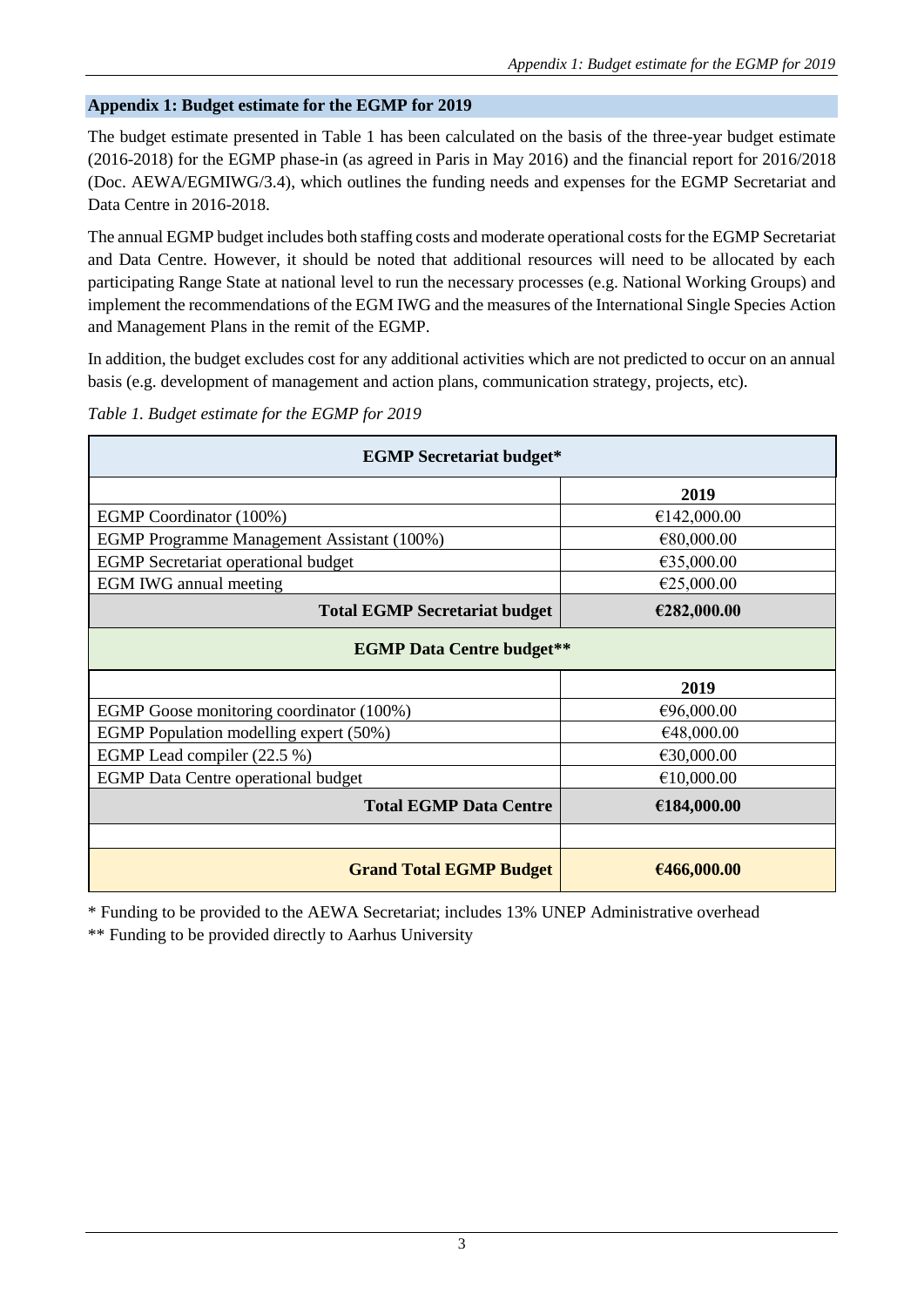## **Appendix 2: Proposed scales of contributions for 2019 onwards**

#### *Key elements and considerations*

The proposals outlined in this document are elaborated on the basis of the estimated annual budgets (staffing costs and operational costs) for the EGMP Secretariat and Data Centre presented in Appendix 1 of this document.

For all options, costs are split between the following **10 participating Range States**: Belgium, Denmark, Estonia, Finland, France, Iceland, Netherlands, Norway, Sweden, UK.

Belarus, Germany, Latvia and Ukraine are not included in the calculations due to indications that no regular payments to the EGMP would be feasible. In addition, there has been an indication of Lithuania withdrawing from participation in the EGMP process and thus, has also not been included into the calculations. Following a consultation with the European Commission, the EU has also been excluded from the budget calculations as the EC is not in a position to contribute to the budget of the EGMP in the regular manner it does to the AEWA core budget.

The Secretariat will undertake all possible efforts to encourage the Range States, who to date have not signed up to the EGMP yet (i.e. Ireland, Poland, the Russian Federation and Spain), to join the Platform.

## *Requested scenarios by the EGM IWG*

As discussed during the EGM IWG 2 meeting, the options presented in **Table 2** include **equal split** between the Range States (Scenario 1) and **split by UN scale of assessment** (Scenario 2).

### **Scenario: 1 Equal split**

This scenario has been calculated based on an equal split of the total estimated budget to run the EGMP between 10 Range States. Under this proposal each Range State would be expected to provide a total amount of  $46,600 \text{ }\epsilon$  each year. With further participating and paying countries, the ratio paid by each country will decrease.

#### **Scenario 2: Split by UN scale of assessment**

Scenario two is calculated based on the UN scale of assessment, following the AEWA provision of 25% cap per country. With further participating and paying countries, the amount paid by each country will also decrease. The UN scale of assessment is dynamic and if this scenario is agreed, it will require recalculation of the ratios with each revision of the UN scale of assessment.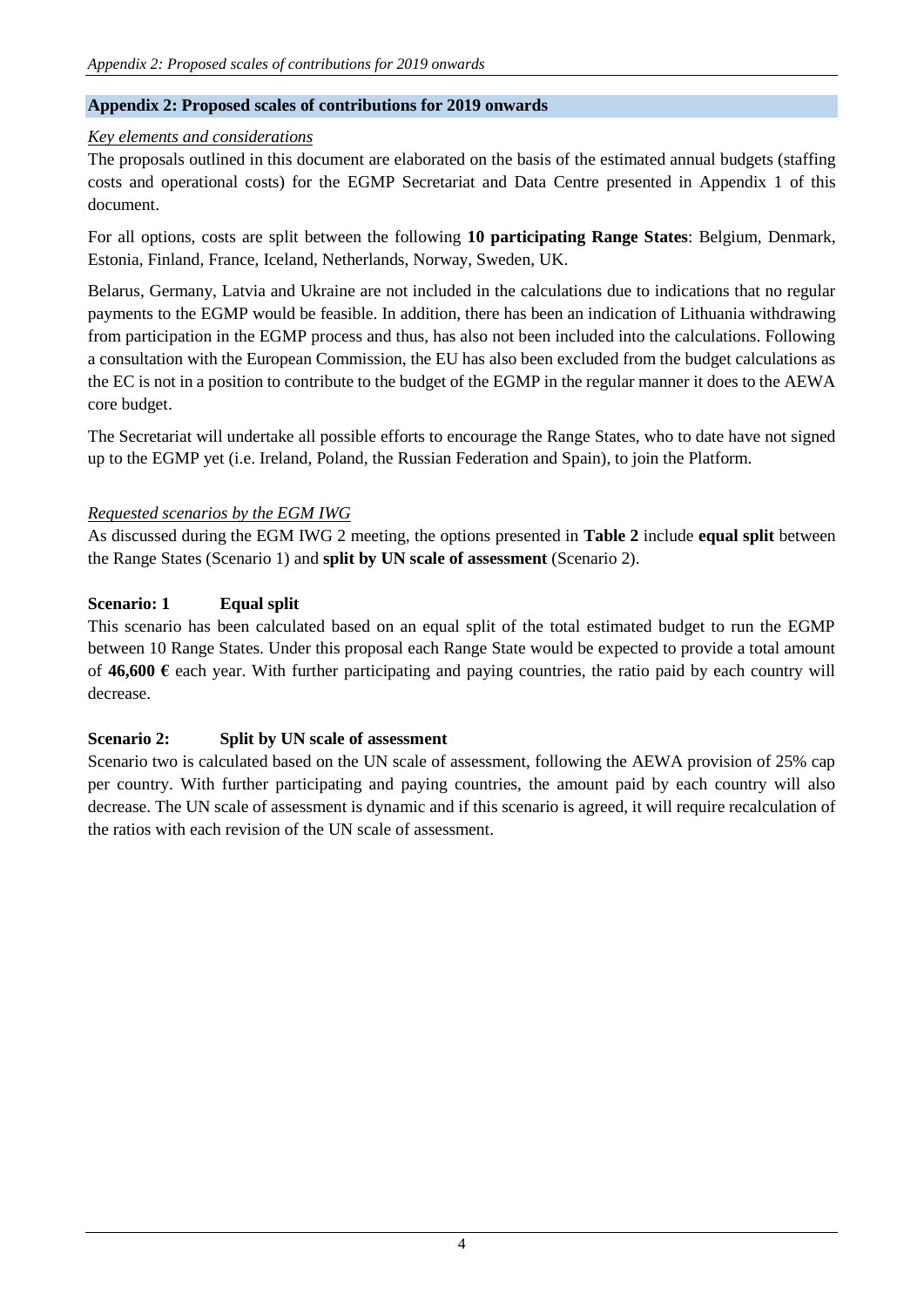*Table 2. Requested scenarios by the EGM IWG (in EUR)*

|                      | Scenario 1 - equally split costs 10 states |                    |             | <b>Scenario 2 - split by UN scale</b><br><b>AEWA agreement text (25% cap)</b> |        |          |                    |                         |          |  |
|----------------------|--------------------------------------------|--------------------|-------------|-------------------------------------------------------------------------------|--------|----------|--------------------|-------------------------|----------|--|
| <b>Range State</b>   | <b>Secretariat</b>                         | <b>Data Centre</b> | full budget | <b>UN scale of</b><br>assessment                                              | in %   | capped % | <b>Secretariat</b> | Data Centre full budget |          |  |
| (Belarus)**          |                                            |                    |             |                                                                               |        |          |                    |                         |          |  |
| Belgium              | 28.200€                                    | 18.400€            | 46.600€     | 0,885                                                                         | 6,06   | 8,39     | 23.665€            | 15.441€                 | 39.106€  |  |
| Denmark              | 28.200€                                    | 18.400€            | 46.600€     | 0,584                                                                         | 4,00   | 5,54     | 15.616€            | 10.189€                 | 25.805€  |  |
| Estonia              | 28.200€                                    | 18.400€            | 46.600€     | 0,038                                                                         | 0,26   | 0,36     | 1.016€             | 663€                    | 1.679€   |  |
| $(EU)$ **            |                                            |                    |             |                                                                               |        |          |                    |                         |          |  |
| Finland              | 28.200€                                    | 18.400€            | 46.600€     | 0,456                                                                         | 3,12   | 4,32     | 12.193€            | 7.956€                  | 20.149€  |  |
| France               | 28.200€                                    | 18.400€            | 46.600€     | 4,859                                                                         | 33,29  | 25,00    | 70.500€            | 46.000€                 | 116.500€ |  |
| Germany**            |                                            |                    |             |                                                                               |        |          |                    |                         |          |  |
| Iceland              | 28.200€                                    | 18.400€            | 46.600€     | 0,023                                                                         | 0,16   | 0,22     | 615€               | 401€                    | 1.016€   |  |
| (Ireland)*           |                                            |                    |             |                                                                               |        |          |                    |                         |          |  |
| Latvia <sup>**</sup> |                                            |                    |             |                                                                               |        |          |                    |                         |          |  |
| (Lithuania)*         |                                            |                    |             |                                                                               |        |          |                    |                         |          |  |
| Netherlands          | 28.200€                                    | 18.400€            | 46.600€     | 1,482                                                                         | 10,15  | 14,05    | 39.629€            | 25.857€                 | 65.486€  |  |
| Norway               | 28.200€                                    | 18.400€            | 46.600€     | 0,849                                                                         | 5,82   | 8,05     | 22.702€            | 14.813€                 | 37.515€  |  |
| (Poland)*            |                                            |                    |             |                                                                               |        |          |                    |                         |          |  |
| (Russia)*            |                                            |                    |             |                                                                               |        |          |                    |                         |          |  |
| (Spain)*             |                                            |                    |             |                                                                               |        |          |                    |                         |          |  |
| Sweden               | 28.200€                                    | 18.400€            | 46.600€     | 0,956                                                                         | 6,55   | 9,07     | 25.563€            | 16.680€                 | 42.243€  |  |
| UK                   | 28.200€                                    | 18.400€            | 46.600€     | 4,463                                                                         | 30,58  | 25,00    | 70.500€            | 46.000€                 | 116.500€ |  |
| (Ukraine)**          |                                            |                    |             |                                                                               |        |          |                    |                         |          |  |
| <b>Total</b>         | 282.000€                                   | 184.000€           | 466.000€    | 14,60                                                                         | 100,00 | 100,00   | 282.000€           | 184.000€                | 466.000€ |  |

\*Non-member Range State

\*\*Non-paying Range State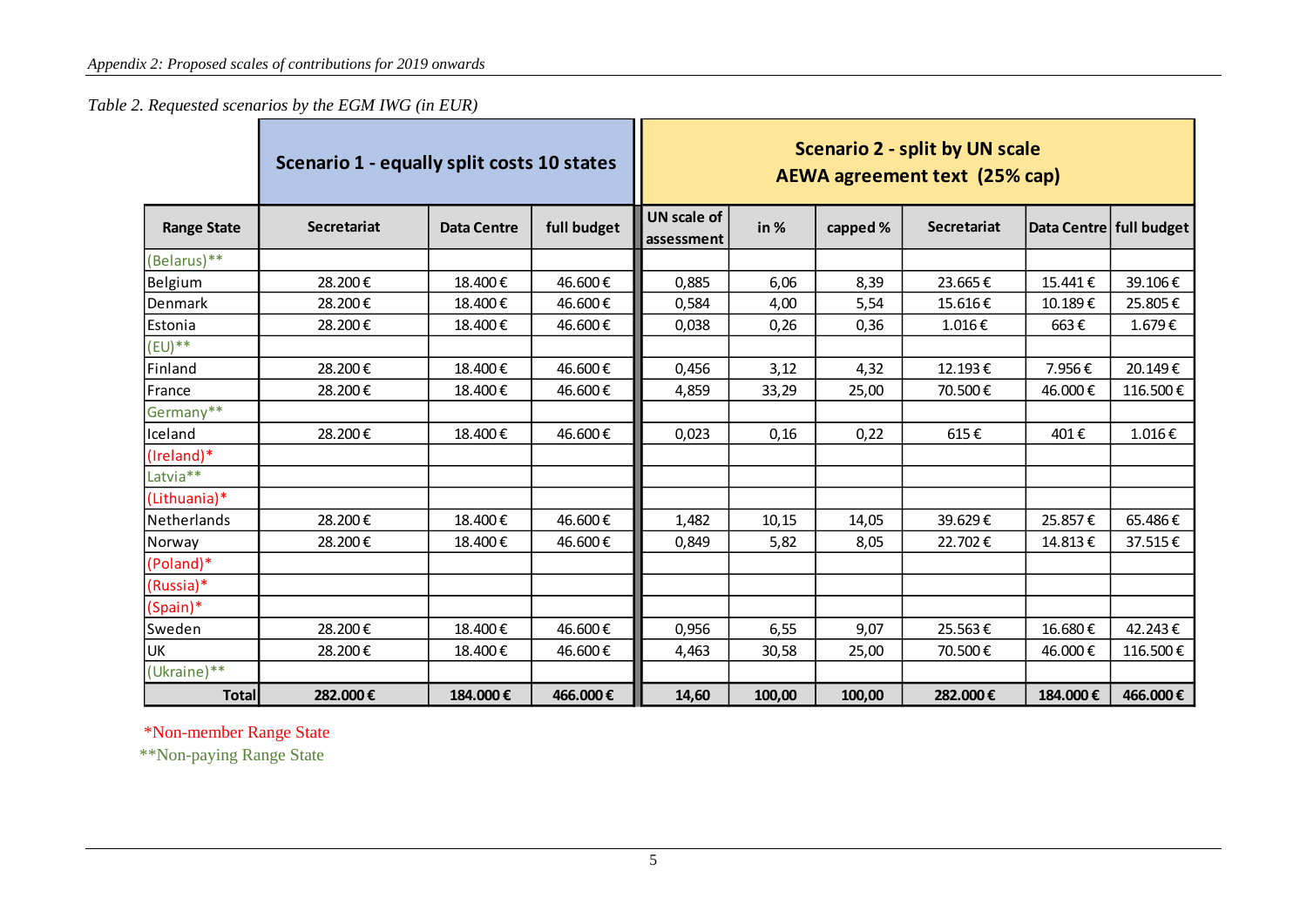# *Additional scenarios for consideration, prepared by the Secretariat*

In order to provide a wider range of options, taking into account the various factors potentially determining the scales of contributions and offering the most acceptable options to the Range States, the EGMP Secretariat has, in addition, provided four options, adding a scale of contribution by number of populations per country, as well as splitting the annual budget 50/50 between two different options as presented below:

# **Scenario 3: Split by number of populations per country**

In addition to the requested scenarios, the EGMP Secretariat has prepared a calculation for a scenario with Range State contributions that are based on the number of populations per country. The number of populations per country are included under Scenario 3 (Table 3). With the addition of new species and populations to the EGMP, the ratio paid by each country will change – decreasing for some countries, while increasing for others.

# **Scenario 4: 50% equal split / 50% UN Scale**

Scenario 4 is calculated by splitting the total estimated budget in two equal parts and applying equal split between the 10 Range States for 50% of the budget and the UN scale of assessment for the remaining half of the budget, following the AEWA provision of 25% cap per country.

## **Scenario 5: 50% by population / 50% UN Scale**

This scenario is calculated by splitting the total estimated budget in two equal parts and proportionally distributing the first half by the number of populations per country and applying the UN scale of assessment to the remaining half, following the AEWA provision of 25% cap per country.

# **Scenario 6: 50% equal split / 50% by population**

The last scenario is calculated by splitting the total estimated budget in two equal parts and proportionally distributing the first half by equal split between the 10 Range States for 50% of the budget and the number of populations per country to the remaining half.